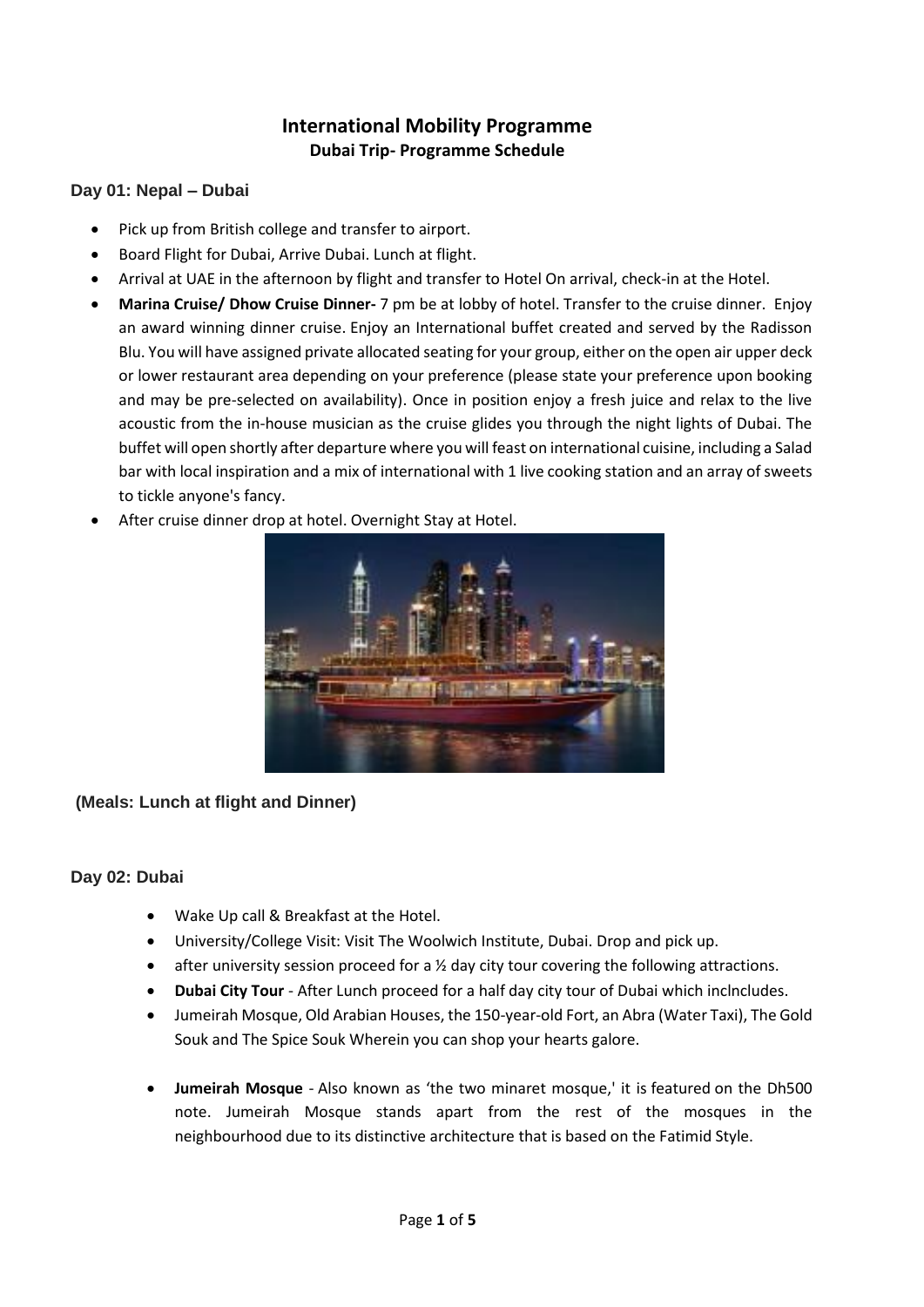- **Water Taxi** The abras or 'water taxis' run every few minutes throughout the entire day across four stations along the creek. The route we'll be taking goes from Bur Dubai Abra Station (near the Spice Souk) to Deira Old Souk Abra Station (west of the Old Souk).
- Gold Souk A shopping galore for the students
- Dinner & Overnight stay at Hotel.

# **(Meals: Breakfast, Lunch and Dinner)**

### **Day 03: Dubai**

- Wake Up call & Breakfast at the Hotel
- **Industrial visit** Today you will proceed for world famous industrial visit for ½ day.(Facebook)
- **Lunch break.**
- **Burj Khalifa** The Burj Khalifa, known as the Burj Dubai prior to its inauguration in 2010, is a skyscraper in Dubai, United Arab Emirates. With a total height of 829.8 m and a roof height of 828 m, the Burj Khalifa has been the tallest structure and building in the world since its topping out in 2009.



- **Dubai Mall-** The Dubai Mall is a shopping mall in Dubai. It is the second-largest mall in the world by total land area, and the 26th-largest shopping mall in the world by gross leasable area, tying with West Edmonton Mall and Fashion Island (Thailand) — both of which are older than it. It was the most visited building on the planet, attracting over 54 million visitors each year.
- Dinner & Overnight Stay at Hotel.

# **(Meals: Breakfast, Lunch and Dinner)**

### **Day 04: Dubai**

- Wake Up call & Breakfast at the Hotel
- After breakfast, proceed for a shopping and lunch at the restaurant
- **Dessert Safari:** 3 pm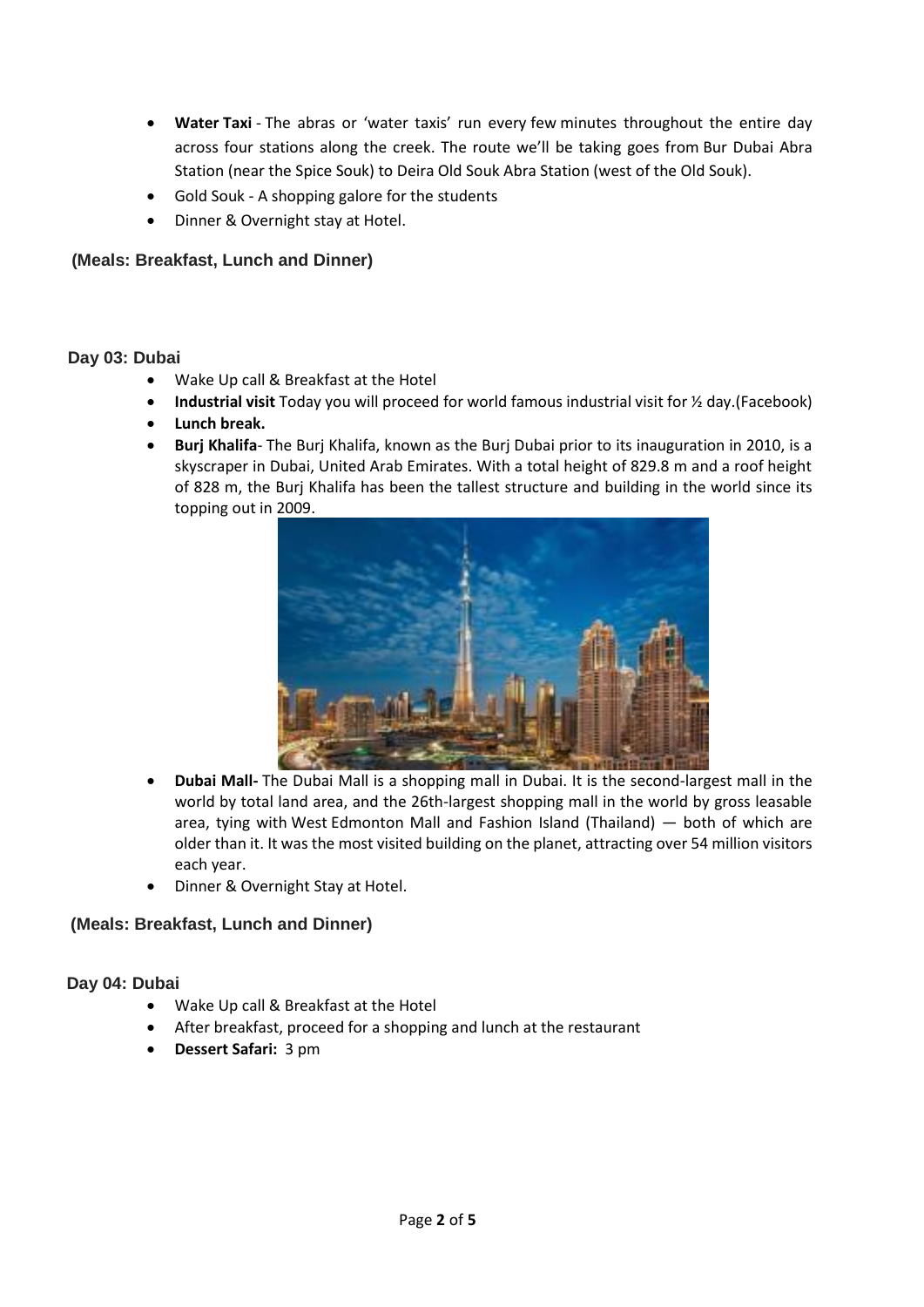

Enjoy desert safari with pickup and drop off, BBQ dinner and lots more. An experienced safari driver will drive you through the exciting desert sand dunes to experience the roller coaster thrilling dune bashing. After dune bashing, will continue our drive to the campsite traditional Arabic tents furnished with carpets and pillows with exciting activities awaits you such as camel ride, for ladies you can visit the henna painting designer, the highlight of the tour a BBQ dinner served accompanied by authentic Arabic music, tanoura dance and fire show. The fun and exciting adventure experience that is unforgettable!!

Duration: 6 hours (Approx.)

# **(Meals: Breakfast, Lunch and Dinner)**



# **Day 05: Dubai – Abu Dhabi City and Ferrari World Tour**

- Wake Up call & Breakfast at the Hotel
- early morning breakfast
- **Abu Dhabi City Tour** Enjoy a full-day Abu Dhabi city tour and discover the captivating tourist attractions of Abu Dhabi, the capital city of the UAE filled with rich ancient heritage and modern contemporary life.
- **Ferrari World** Put yourself in challenging F-1 races at Ferrari World and test your behind-thewheels skills before your trained opponents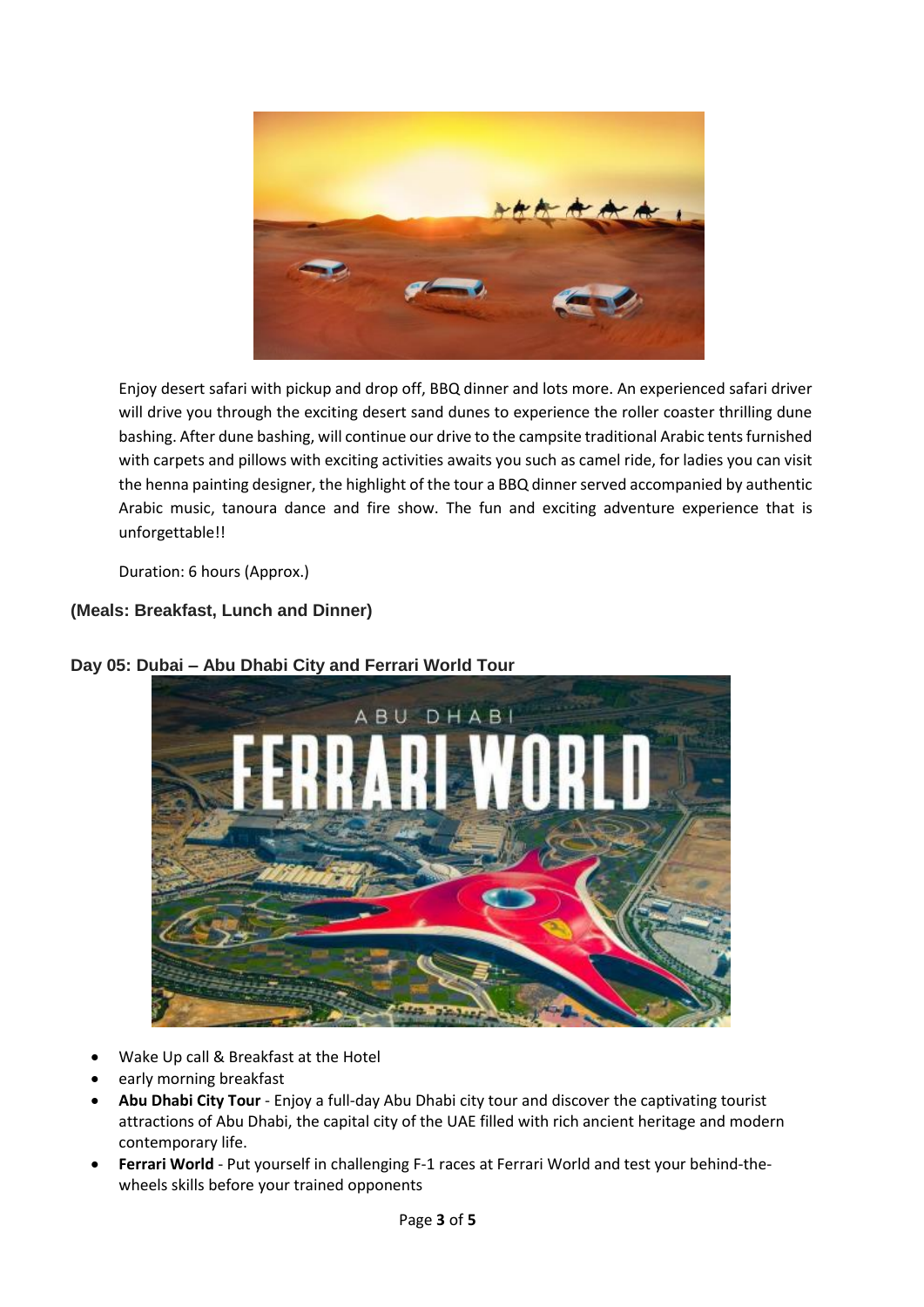Dinner and overnight at hotel.

# **(Meals: Breakfast, Lunch and Dinner)**

#### **Day 06: Dubai – Nepal back day**

- Wake Up call & Breakfast at the Hotel
- After breakfast, check out from hotel and keep your luggage at luggage safety
- proceed for a shopping and lunch at the restaurant
- collect luggage and transfer to airport to fly back Nepal

#### **Arrive Kathmandu and transfer to college.**

#### **(BREAKFAST, LUNCH)**

*Note: Above itinerary is based on the information provided by the Travel Agency. We will let you know if there are any changes.*

The services will include the following:

| Round Trip Flight Ticket Inclusion Meal Both Way and all Taxes                 |
|--------------------------------------------------------------------------------|
| 05 Night Accommodations                                                        |
| Daily Breakfast at Hotel                                                       |
| Return airport transfer                                                        |
| Lunches and 03 Dinners at Hotel                                                |
| Half Day Dubai Tour                                                            |
| Burj Khalifa Entrance ticket 124 floor non-peak with Half Day Tour             |
| Desert Safari with BBQ Dinner                                                  |
| Marina Cruise/Dhow Cruise with Dinner Creek                                    |
| Travel Insurance (details will be provided separately)                         |
| Visit at Facebook Team Interaction session                                     |
| Visit to The Woolwich Institute, Dubai and interaction as per your requirement |
| Abu Dhabi Tour with Ferrari World ticket, Mosque visit.                        |
| <b>Tourism Dirham</b>                                                          |